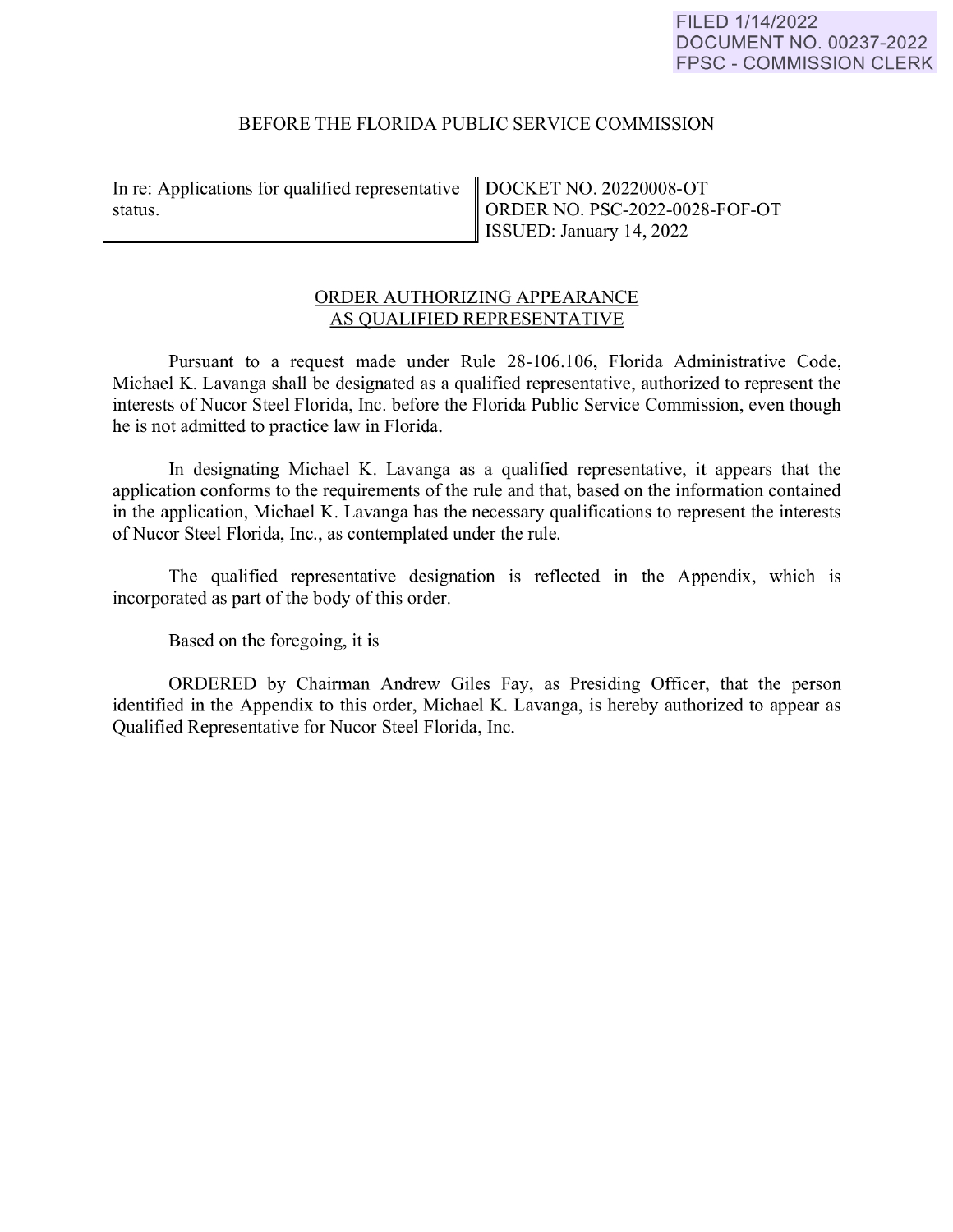ORDER NO. PSC-2022-0028-FOF-OT DOCKET NO. 20220008-OT PAGE 2

 By ORDER of Chairman Andrew Giles Fay, as Presiding Officer, this 14th day of January, 2022.

Ah 2

 ANDREW GILES FAY Chairman and Presiding Officer Florida Public Service Commission 2540 Shumard Oak Boulevard Tallahassee, Florida 32399 (850) 413-6770 www.floridapsc.com

Copies furnished: A copy of this document is provided to the parties of record at the time of issuance and, if applicable, interested persons.

SMC

#### NOTICE OF FURTHER PROCEEDINGS OR JUDICIAL REVIEW

 The Florida Public Service Commission is required by Section 120.569(1), Florida Statutes, to notify parties of any administrative hearing or judicial review of Commission orders that is available under Sections 120.57 or 120.68, Florida Statutes, as well as the procedures and time limits that apply. This notice should not be construed to mean all requests for an administrative hearing or judicial review will be granted or result in the relief sought.

 Any party adversely affected by the Commission's final action in this matter may request: 1) reconsideration of the decision by filing a motion for reconsideration with the Office of Commission Clerk, 2540 Shumard Oak Boulevard, Tallahassee, Florida 32399-0850, within fifteen (15) days of the issuance of this order in the form prescribed by Rule 25-22.060, Florida Administrative Code; or 2) judicial review by the Florida Supreme Court in the case of an electric, gas or telephone utility or the First District Court of Appeal in the case of a water and/or wastewater utility by filing a notice of appeal with the Office of Commission Clerk, and filing a copy of the notice of appeal and the filing fee with the appropriate court. This filing must be completed within thirty (30) days after the issuance of this order, pursuant to Rule 9.110, Florida Rules of Appellate Procedure. The notice of appeal must be in the form specified in Rule 9.900(a), Florida Rules of Appellate Procedure.